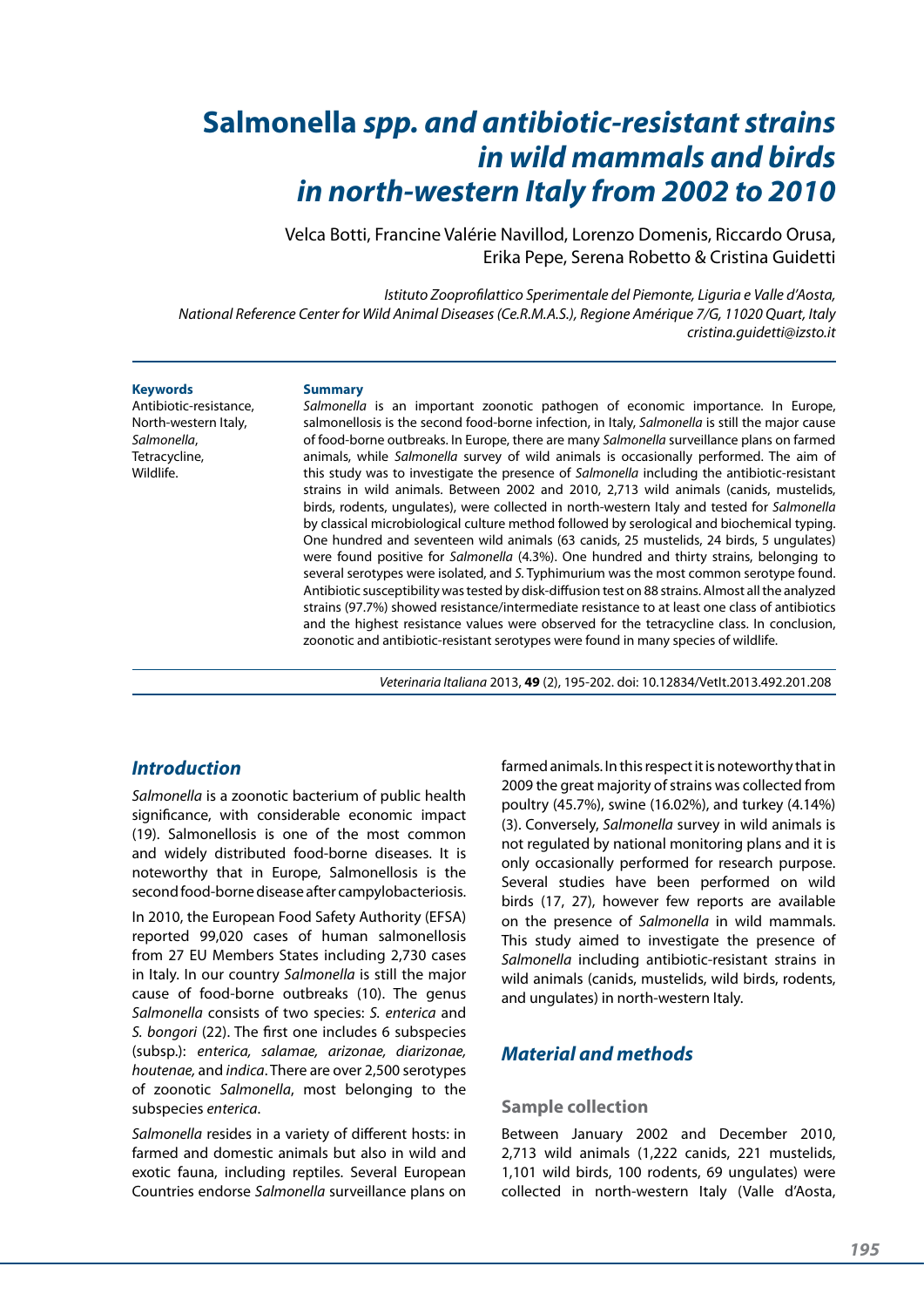#### **Table I.** *List of sampled animals.*

|                  | <b>Family</b>    | Genus/species (common name)                          |  |  |
|------------------|------------------|------------------------------------------------------|--|--|
| Canids           | Canidae          | Vulpes vulpes (red fox)                              |  |  |
| Mustelids        | Mustelidae       | Meles meles (badger)                                 |  |  |
|                  |                  | Martes martes (stone marten)                         |  |  |
|                  |                  | Martes foina (marten)                                |  |  |
|                  |                  | Mustela putorius (polecat)                           |  |  |
| Wild birds       | Accipitridae     | Accipiter gentilis (goshawk)                         |  |  |
|                  |                  | Accipiter nisus (sparrowhawk)                        |  |  |
|                  |                  | Aquila chrysaetos (golden eagle)                     |  |  |
|                  |                  | Buteo buteo (common buzzard)                         |  |  |
|                  |                  | Circaetus gallicus                                   |  |  |
|                  |                  | (short-toed snake-eagle)                             |  |  |
|                  | Ardeidae         | Nycticorax nycticorax<br>(black-crowned night heron) |  |  |
|                  | Columbidae       | Columba livia (common pigeon)                        |  |  |
|                  | Corvidae         | Garrulus glandarius (eurasian jay)                   |  |  |
|                  |                  | Corvus corone (carrion crow)                         |  |  |
|                  |                  | Pica pica (magpie)                                   |  |  |
|                  | Cuculidae        | Cuculus canorus (cuckoo)                             |  |  |
|                  | Falconidae       | Falco peregrinus (peregrine falcon)                  |  |  |
|                  |                  | Falco spp. (hawk)                                    |  |  |
|                  |                  | Falco tinnunculus (common kestrel)                   |  |  |
|                  |                  | Pernis apivorus (honey buzzard)                      |  |  |
|                  | Fringillidae     | Fringilla coelebs (chaffinch)                        |  |  |
|                  | Laridae          | Larus spp. (seagull)                                 |  |  |
|                  | Passeridae       | Passer domesticus (house sparrow)                    |  |  |
|                  | Picidae          | Picus viridis (green woodpecker)                     |  |  |
|                  | Scolopacidae     | Scolopax rusticola (woodcock)                        |  |  |
|                  | <b>Strigidae</b> | Asio otus (long-eared owl)                           |  |  |
|                  |                  | Bubo bubo (eagle-owl)                                |  |  |
|                  |                  | Otus scops (scops owl)                               |  |  |
|                  |                  | Strix aluco (tawny owl)                              |  |  |
|                  | <b>Sturnidae</b> | Sturnus vulgaris (european starling)                 |  |  |
|                  | Tetraonidae      | Tetrao tetrix (black grouse)                         |  |  |
|                  | Turdidae         | Turdus merula (blackbird)                            |  |  |
|                  | Tytonidae        | Tyto alba (barn owl)                                 |  |  |
| Rodents          | Cricetidae       | Clethrionomys glareolus (bank vole)                  |  |  |
|                  | Myocastoridae    | Myocastor coypus (nutria)                            |  |  |
|                  | <b>Muridae</b>   | Apodemus spp. (field mouse)                          |  |  |
|                  | Soricidae        | Sorex spp. (shrew)                                   |  |  |
| <b>Ungulates</b> | Cervidae         | Cervus elaphus (red deer)                            |  |  |
|                  | Suidae           | Sus scrofa (wild boar)                               |  |  |
|                  |                  |                                                      |  |  |

Piemonte and Liguria regions) and tested for *Salmonella* spp. (Table I). The animals were mostly found dead (usually for a trauma or following a car accident); some of them were hunted for provincial or regional control plans; in fewer cases, the animals were admitted to wildlife rehabilitation centres.

Dead animals, delivered to our laboratory, were submitted to a complete necropsy and the sampling of mesenteric lymph nodes, faeces and viscera was performed for a total of 3,862 biological samples. In particular 927 red foxes (*Vulpes vulpes*) and 146 mustelids were sampled both for faeces and lymph nodes. A cloacal swab was generally collected from live animals.

#### **Isolation and identification of** *Salmonella*

All samples were homogenized in a Stomacher blender. After incubation in Buffered Peptone Water for 18 hours, three enrichment broths -Selenite Cystine, Rappaport-Vassiliadis, and Mueller Kauffman Tetrathionate - were inoculated and incubated for 24 hours; 10 µl of each broth were inoculated onto 2 plates of selective media, Brilliant Green Agar and Xylose Lysine Deoxycholate agar. The plates were incubated for 24 hours at 37°C. Suspected colonies were transferred on Triple Sugar Iron for a first identification of *Enterobacteriaceae*, based on sugar fermentation and  $H_2$ S production.

The presumptive *Salmonellae* were confirmed with biochemical (API 20E®) and serological tests. Monovalent antisera have been deployed for the identification of the serotypes. *S.* Typhimurium and *S.* Enteritidis were phage typed by the Centro di Referenza Nazionale per le Salmonellosi, Italy, according to standard methods.

#### **Antimicrobial susceptibility testing**

The antibiotic susceptibility was tested using disk-diffusion test (Kirby-Bauer Method), performed on Mueller-Hinton agar from a bacterial suspension of turbidity equal to McFarland 0.5. The interpretation was made according to the criteria provided by the Clinical Laboratory Standard Institute (4).

Antibiotics tested in this study are representative of different classes: β-lactams, tetracyclines, quinolones, aminoglycosides, sulphonamides, polypeptides, and phenicols. These molecules were selected for their relevance to public health and taking into account the EFSA guidance (11), the network Enter-net Italy (5), and the available literature. The antibiotics tested and their concentrations are shown in Table II.

# *Results*

#### **Strains of** *Salmonella*

One hundred and seventeen wild animals (63 canids, 25 mustelids, 24 wild birds, 5 ungulates) were found positive for *Salmonella* (4.3%). None of them showed clinical symptoms or pathological lesions related to salmonellosis. The positivity frequency was: 5.2%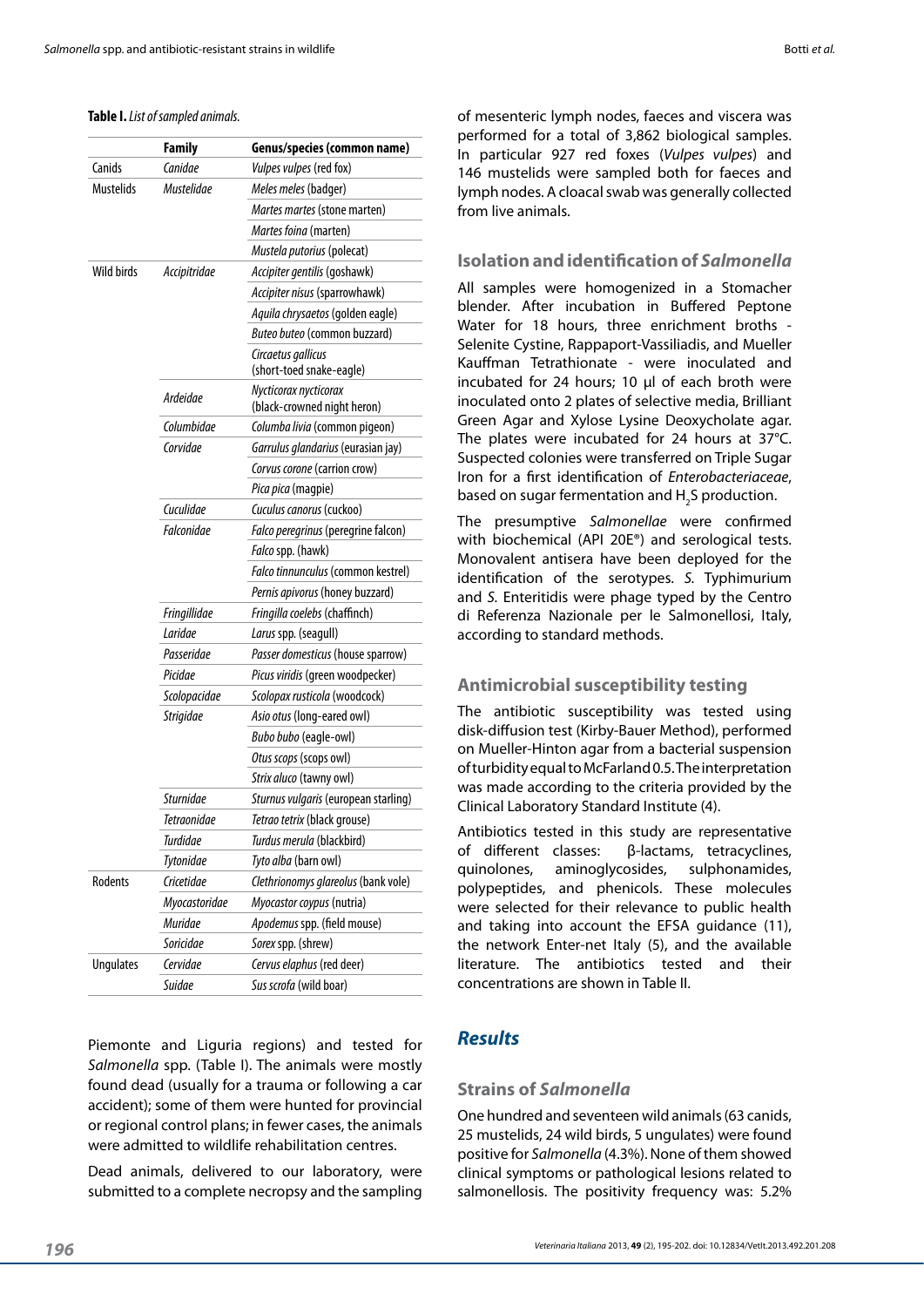| $0\%$ (n=0)<br>$46.6\%$ (n=41)<br>$7.9\%$ (n=7) |
|-------------------------------------------------|
|                                                 |
|                                                 |
|                                                 |
| $0\%$ (n=0)                                     |
| $4.5\%$ (n=4)                                   |
| $13.6\%$ (n=12)                                 |
| $7.9\%$ (n=7)                                   |
| $0\%$ (n=0)                                     |
| $1.0\%$ (n=1)                                   |
| $1.0\%$ (n=1)                                   |
| $1.0\%$ (n=1)                                   |
| $3.4\%$ (n=3)                                   |
| $3.4\%$ (n=3)                                   |
| $0\%$ (n=0)                                     |
| $1.0\%$ (n=1)                                   |
| 72.3% (n=68)                                    |
| $81.8\%$ (n=72)                                 |
|                                                 |

**Table II.** *Antibiotic susceptibility (Kirby-Bauer Method), number and percentage of resistant/intermediate resistant strains.*

 $Fr = frequency$ ;  $R = resistance$  resistant strain;  $IR = intermediate$  resistant strain.

**Table III.** *Antibiotic susceptibility (Kirby-Bauer Method), number and percentage of resistant/intermediate resistant strains.*

|              | Canids           |                           | <b>Mustelids</b> |                           | <b>Wild birds</b> |                           | <b>Rodents</b>   |                           | <b>Ungulates</b> |                           | <b>Animals</b>   |                           |
|--------------|------------------|---------------------------|------------------|---------------------------|-------------------|---------------------------|------------------|---------------------------|------------------|---------------------------|------------------|---------------------------|
| Year         | Analyzed<br>(no) | <b>Positive</b><br>Fr(no) | Analyzed<br>(no) | <b>Positive</b><br>Fr(no) | Analyzed<br>(no)  | <b>Positive</b><br>Fr(no) | Analyzed<br>(no) | <b>Positive</b><br>Fr(no) | Analyzed<br>(no) | <b>Positive</b><br>Fr(no) | Analyzed<br>(no) | <b>Positive</b><br>Fr(no) |
| 2002         | 48               | 6.3%<br>$(n=3)$           | 19               | 15.8%<br>$(n=3)$          | 25                | $\overline{a}$            | $\overline{2}$   |                           |                  |                           | 94               | 6.4%<br>$(n=6)$           |
| 2003         | 56               | 7.1%<br>$(n=4)$           | 27               | 22.2%<br>$(n=6)$          | 126               | 1.6%<br>$(n=2)$           |                  |                           | 4                |                           | 213              | 5.6%<br>$(n=12)$          |
| 2004         | 142              | 9.9%<br>$(n=14)$          | 57               | 7.0%<br>$(n=4)$           | 545               | 0.6%<br>$(n=3)$           | 65               |                           | 2                |                           | 811              | 2.6%<br>$(n=21)$          |
| 2005         | 263              | 6.8%<br>$(n=18)$          | 35               | 5.7%<br>$(n=2)$           | 84                | 3.5%<br>$(n=3)$           | 30               |                           | 26               | 3.8%<br>$(n=1)$           | 438              | 5.5%<br>$(n=24)$          |
| 2006         | 178              | 6.2%<br>$(n=12)$          | 33               | 21.2%<br>$(n=7)$          | 135               | 4.4%<br>$(n=6)$           |                  |                           | 8                | $\overline{\phantom{0}}$  | 354              | 7.0%<br>$(n=25)$          |
| 2007         | 175              | 5.1%<br>$(n=9)$           | 17               | 5.9%<br>$(n=1)$           | 131               | 3.1%<br>$(n=4)$           |                  |                           |                  |                           | 324              | 4.3%<br>$(n=14)$          |
| 2008         | 296              | 0.7%<br>$(n=2)$           | 19               |                           | 14                | $\overline{\phantom{a}}$  | $\overline{2}$   |                           | 28               | 14.3%<br>$(n=4)$          | 359              | 1.7%<br>$(n=6)$           |
| 2009         | 46               | $\overline{a}$            | 5                | 20.0%<br>$(n=1)$          | 36                | 13.9%<br>$(n=5)$          |                  |                           | 1                |                           | 88               | 6.8%<br>$(n=6)$           |
| 2010         | 18               | 5.6%<br>$(n=1)$           | 9                | 11.1%<br>$(n=1)$          | 5                 | 20.0%<br>$(n=1)$          |                  |                           |                  |                           | 32               | 9.4%<br>$(n=3)$           |
| <b>Total</b> | 1,222            | 5.2%<br>$(n=63)$          | 221              | 11.3%<br>$(n=25)$         | 1,101             | 2.2%<br>$(n=24)$          | 100              |                           | 69               | 7.2%<br>$(n=5)$           | 2,713            | 4.3%<br>$(n=117)$         |

 $Fr = frequency$ .

(63/1,222) in canids, 11.3% (25/221) in mustelids, 2.2% (24/1,101) in wild birds, and 7.2% (5/69) in ungulates. No rodent was positive for *Salmonella* (Table III).

2 animals showed 2 subspecies of *Salmonellae* in the same matrix and 11 animals, sampled both for faeces and for lymph nodes [1 marten (*Martes foina*), 2 badgers (*Meles meles*), and 8 red foxes], were positive for both matrixes (Tables IV and V).

A total of 130 *Salmonella* strains was isolated: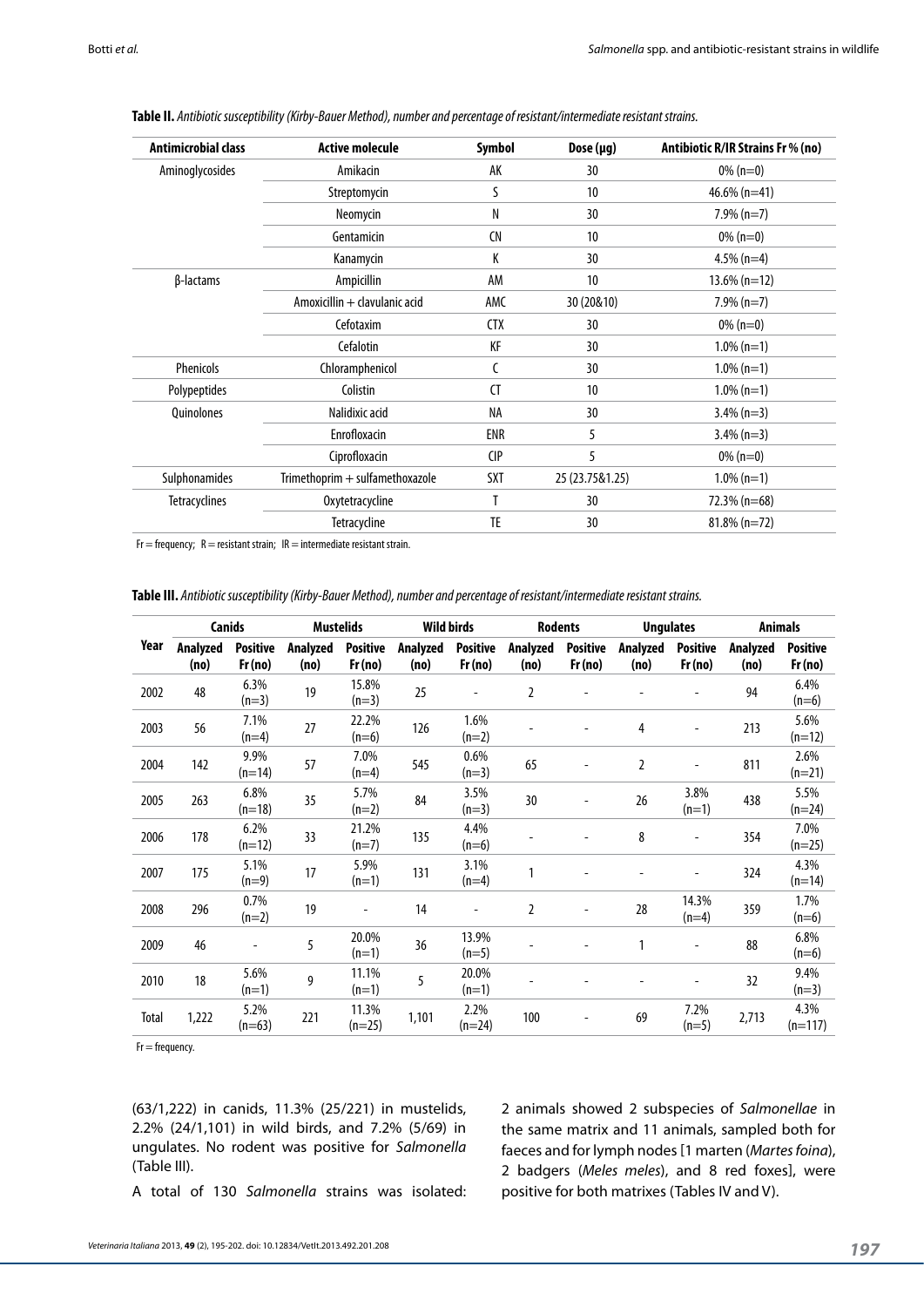The identified *Salmonella* subspecies were as follows: *S. enterica* subsp. *enterica* (n=91), *S. enterica* subsp. *houtenae* (n=13), *S. enterica* subsp. *diarizonae* (n=15), *S. enterica* subsp. *arizonae* (n=5), *S. enterica* subsp. *salamae* (n=3). We also found *Salmonella* spp. indicated as 'new serotype' (n=2) and 'untypifiable serotype' (n=1) by the Food Safety Department (Istituto Zooprofilattico Sperimentale del Piemonte, Liguria e Valle d'Aosta, Italy).

*S.* Typhimurium was the most common identified serotype and it was documented in 7 red foxes, 4 badgers, 2 common pigeons (*Columba livia*), 1 eurasian jay (*Garrulus glandarius*), 1 house sparrow (*Passer domesticus*), 1 common buzzard (*Buteo buteo*), 1 long-eared owl (*Asio otus*), and 1 barn owl (*Tyto alba*).

The phage typing was made for 10 *S.* Typhimurium and the definitive bacteriophage types (DT) were DT 104, DT 12, DT 193, DT 302 and only 1 'untypifiable phage'. *S.* Enteritidis was found in 5 animals [2 red foxes, 1 short-toed snake-eagle (*Circaetus gallicus)*, 1 tawny owl (*Strix aluco)*, 1 seagull (*Larus* spp.)] from all sampling areas; in 3 cases the phage type was

| Table IV. Coinfection by different Salmonella strains or phage types in |  |
|-------------------------------------------------------------------------|--|
| the same animals (4 cases).                                             |  |

| <b>Animal species</b>     | <b>Faeces</b>                                                                                            | Mesenteric<br>lymph node |  |
|---------------------------|----------------------------------------------------------------------------------------------------------|--------------------------|--|
| Red fox                   | S. Typhimurium DT12                                                                                      | S. Typhimurium DT104     |  |
| Red fox                   | S. Veneziana                                                                                             | S. Kottbus               |  |
| Red fox                   | S. enterica subsp. salamae<br>AND S. Kimuenza                                                            | Not tested               |  |
| Short-toed<br>snake-eagle | S. enterica subsp. arizonae<br>gr. Z:50:z4,z23: -: AND<br>S. Enteritidis gr. D1-<br>$1,9,12:q,m:-$ : PT4 | Not tested               |  |

**Table V.**Salmonella *presence in faeces and lymph nodes of canids and mustelids sampled for both matrixes.*

| Year  | <i>Salmonella</i> in<br>lymph node and<br>faeces |   | <i>Salmonella</i> in<br>lymph node                 |    | Salmonella in<br>faeces |    |  |
|-------|--------------------------------------------------|---|----------------------------------------------------|----|-------------------------|----|--|
|       |                                                  |   | Mustelids Canids Mustelids Canids Mustelids Canids |    |                         |    |  |
| 2002  |                                                  |   | 3                                                  | 2  |                         |    |  |
| 2003  | 2                                                | 2 |                                                    |    |                         | 1  |  |
| 2004  |                                                  |   |                                                    | 6  |                         | 5  |  |
| 2005  | 2                                                |   |                                                    | 12 |                         |    |  |
| 2006  | 1                                                |   | 5                                                  | 8  |                         | 1  |  |
| 2007  |                                                  | 2 |                                                    | 2  |                         | 4  |  |
| 2008  |                                                  |   |                                                    |    |                         | 1  |  |
| 2009  |                                                  |   |                                                    |    |                         |    |  |
| 2010  |                                                  |   |                                                    |    |                         |    |  |
| Total | 5                                                | 6 | 17                                                 | 32 |                         | 14 |  |

PT4. The other serotypes of *S. enterica* subspecies *enterica* are described in Table VI.

#### **Antimicrobial resistance**

Eighty-eight strains were tested for antibiotic susceptibility. Almost all the analyzed strains (97.7%) showed resistance (R) / intermediate resistance (IR) to at least one class of antibiotics, with the highest resistance values observed for the tetracycline class. The percentage of resistance to individual active molecules is shown in Table II. Only 2 *S.* Enteritidis strains were fully antimicrobial susceptible (S). Thirty three strains were Multi Drug Resistant (MDR) showing R/IR towards 2 or more classes of antibiotics (Table VII).

**Table VI.** *Serotypes of* Salmonella enterica *subspecies* enterica*.*

| <b>Salmonella</b><br>serotype | No             | <b>Species</b>                                       |
|-------------------------------|----------------|------------------------------------------------------|
| Alfort                        | 1              | Red fox                                              |
| <b>Bonariensis</b>            | 3              | Red fox, marten                                      |
| <b>Bredeney</b>               | 1              | <b>Red fox</b>                                       |
| Braenderup                    | 1              | <b>Red fox</b>                                       |
| <b>Brancaster</b>             | 1              | Common kestrel                                       |
| Coeln                         | 5              | Red fox, badger, marten                              |
| Corvallis                     | 1              | <b>Badger</b>                                        |
| Djugu                         | 1              | Red fox                                              |
| Farsta                        | 1              | Common pigeon                                        |
| Galiema                       | 1              | <b>Wild boar</b>                                     |
| Heidelberg                    | 3              | <b>Red fox</b>                                       |
| <b>Hessarek</b>               | 1              | <b>Red fox</b>                                       |
| Hiduddify                     | 1              | Red fox                                              |
| <b>Infantis</b>               | 4              | Red fox, marten, carrion crow, red deer              |
| Kibi                          | $\overline{2}$ | Red fox, marten                                      |
| Kimuenza                      | 1              | Red fox                                              |
| Kottbus                       | 5              | Red fox, wild boar                                   |
| Livingstone                   | 2              | Red fox, scops owl                                   |
| Loanda                        | 1              | Scops owl                                            |
| Massenya                      | 1              | Badger                                               |
| Mikavasima                    | 1              | <b>Red fox</b>                                       |
| Muenchen                      | 3              | Red fox, badger                                      |
| Napoli                        | 2              | Badger                                               |
| Nordufer                      | 2              | Badger                                               |
| Ohio                          | 1              | Golden eagle                                         |
| Strourbridge                  | 1              | <b>Black grouse</b>                                  |
| Suberu                        | 1              | Tawny owl                                            |
| Thompson                      | 2              | Wild boar                                            |
| <b>Tsevie</b>                 | 1              | Common pigeon                                        |
| Tshiongwe                     | $\overline{2}$ | <b>Red fox</b>                                       |
| Veneziana                     | 8              | Red fox, short-toed snake-eagle,<br>peregrine falcon |
| Wil                           | 1              | <b>Red fox</b>                                       |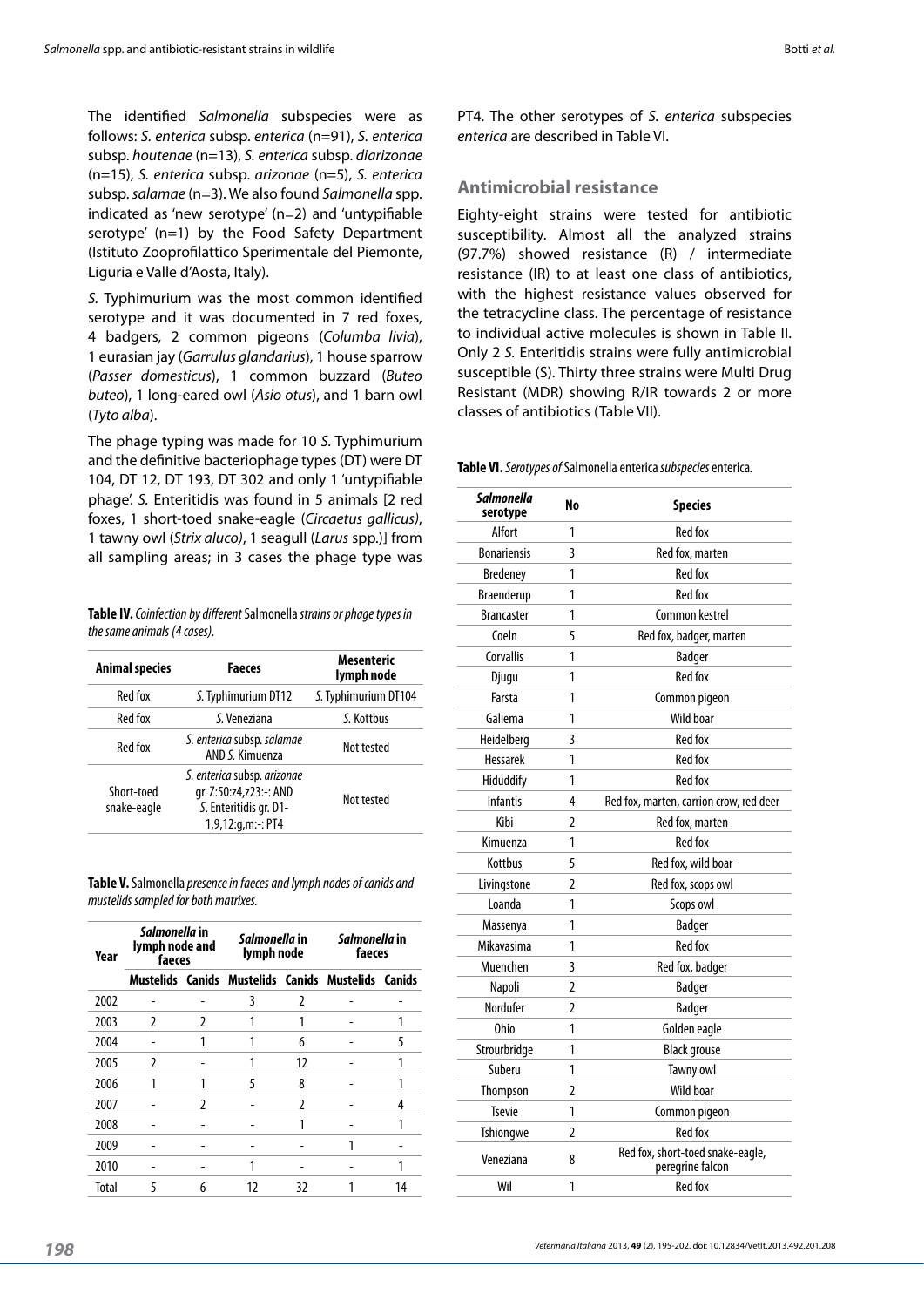**Table VII.** *Pattern of Multi Drug Resistant strains.*

| Serotype              | <b>Animal species</b> | <b>Pattern of MDR</b>    |
|-----------------------|-----------------------|--------------------------|
| S. Typhimurium DT 104 | Red fox               | AM-C-S-T-TE              |
| S. Typhimurium DT 193 | Long-eared owl        | AM-AMC-N-S-T-TE          |
| S. Typhimurium        | Common buzzard        | AM-AMC-S-T-TE            |
|                       | Red fox               | AM-NA-ENR-S-TE           |
|                       | Red fox               | AM-NA-ENR-S-T-TE         |
|                       | Red fox               | S-T-TE                   |
| S. Brancaster         | Common kestrel        | AM-AMC-NA-N-S-K-T-TE-SXT |
| S. Heidelberg         | Red fox               | AM-AMC-T-TE              |
| S. Bredeney           | Red fox               | N-S-T-TE                 |
| S. Ohio               | Eagle                 | AM-AMC-S-T-TE            |
| New serotype          | Red fox               | AM-S-T-TE                |
| Untypeable            | Marten                | AM-AMC-KF-ENR-T-TE       |
|                       |                       |                          |

# *Discussion*

This study analyzes the presence of *Salmonella* in wildlife from north-western Italy (canids, mustelids, ungulates, and wild birds).

To our knowledge this is one of the few studies analyzing several wild animal classes for the presence of *Salmonella* in Italy. A similar research, performed in Basque Country (20) for a shorter period of time (2001-2002), and on a lower number of animals, showed that the prevalence of *Salmonella* in wild mammals is comparable to that of wild birds. Positive animals showed no signs of salmonellosis as reported in our study. However, the frequencies of positivity found in our survey in mammals and birds were lower than those reported from Millán *et al.* (5.8% vs 7.2% and 2.2% vs 8.5% respectively) (20).

*Salmonella* infection in canids was tested only in one study performed on red foxes in Norway. Red foxes were infected with the same serovar of *S.* Typhimurium that caused outbreaks in *Passeriformes* (14). In contrast, in our work there is no correlation among strains of *S.* Typhimurium isolated from different animal species and there is no evidence of salmonellosis outbreaks in wild birds. Nonetheless, some serotypes of *Salmonella* (*S.* Infantis, *S.* Kottbus, *S.* Livingstone, *S.* Veneziana) were detected in different food chain related animals {red fox, marten, raptors [short-toed snakeeagle*,* scops owl (*Otus scops)*, peregrine falcon (*Falco peregrinus)*] and wild boar (*Sus scrofa*)}.

The behaviour and the feeding habits of wild animals certainly influence the likelihood to be infected with *Salmonella* (9). In particular, badgers, red foxes, raptors and wild boars could acquire *Salmonella* by scavenging on contaminated carcasses or on different human leftover (20).

A survey on nontyphoidal *Salmonellae* was performed on badger social groups in the United Kingdom, revealing a high prevalence of the

bacteria (72%) (29). These results, even if apparently different, are comparable to our data, which show a high prevalence despite the low sample size. This frequency can be explained by the biology of badgers: they are social animals that share the same setts and latrines and they have an omnivorous diet that includes a variety of food as insects, small mammals and birds.

In Italy a study (18) was conducted on wild boar, roe deer (*Capreolus capreolus*), red deer (*Cervus elaphus*), and red fox in the areas of Lombardia and Emilia Romagna in 2005-2009. *Salmonella* was isolated from wild boars with various prevalences (from 3.9% to 26%) depending on the geographical area of sampling. Only occasionally, the bacterium was detected in roe deer, red deer and red foxes. Similarly to our results, the serotyping revealed the presence of *S.* Typhimurium, *S.* Napoli, *S.* Veneziana, *S.* Mishmarhaeme and, in particular, *S.* Thompson in wild boars.

Several studies were performed on the presence of *Salmonella* in wild birds. In Spain, Reche *et al.* (24) quoted a prevalence of 4% in raptors, mainly *S.* Typhimurium DT 104. In another study, a higher *Salmonella* percentage (10%) is reported in wild raptors (19). In this study, a lower *Salmonella* positivity (2.2%) was reported in all wild birds, even if half of the isolations occurred in raptors (n=12/24).

As reported by Vieira-Pinto *et al.* (28) and Hilbert *et al.* (16), the game animals - in our study wild boars, red deer and black grouse (*Tetrao tetrix*) - could represent an infection source for humans, when shots in the abdomen or an incorrect evisceration might cause faecal contamination of meat intended for consumption. Another source of human infection can be represented by the incorrect manipulation of live wild animals near rehabilitation centres, especially wild birds - in our study golden eagle (*Aquila chrysaetos*), scops owl, common kestrel (*Falco tinnunculus*), tawny owl, common pigeon, long-eared owl (*Asio otis*), and sparrow.

All the animals sampled in this study can be considered healthy carriers of *Salmonella* because of the absence of pathological lesions related to salmonellosis (haemorrhagic enteritis, glaucomatous hepatitis, etc.). The majority of positive red foxes and mustelids, analyzed for two matrixes, was positive only for lymph nodes and not for faeces (n=44). Therefore these animals are *Salmonella* carriers but not excretory at the time of sampling. It is likely that stress factors (adverse climate conditions, nutritional deficiencies, other infectious diseases) facilitate the transfer of *Salmonella* into faeces, so making the animal an excretory carrier. Wildlife may be a rich reservoir of a great diversity of serotypes, most of which are not considered pathogenic. However, some genes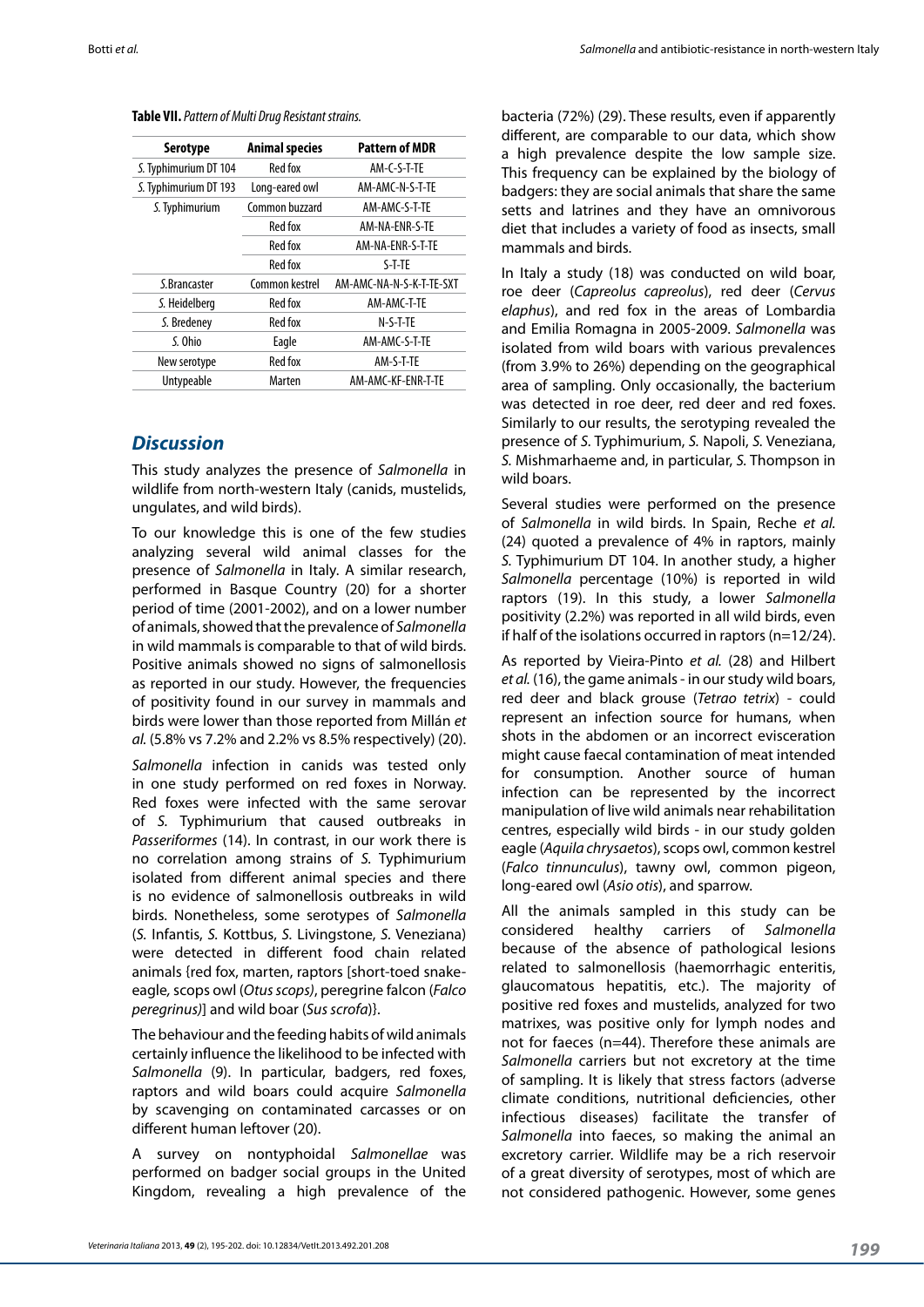encoding for virulence factors, located on plasmids, can be transferred from one strain to another and they can cause an increase in the pathogenicity of serotypes (1).

Different serotypes can be present in different animal species: some of them are considered species-specific, while others are ubiquitous (13). The presence of virulence plasmids in host-adapted serovars suggests that horizontal virulence acquisition can have expanded the host range of *Salmonella* (25).

Among the *Salmonella* strains isolated in our study, 32% (n=41/130) is also listed in the 2002-2009 Enter-net Italy reports as responsible for human infections: *S.* Enteritidis, *S.* Typhimurium, *S.* Heidelberg, *S.* Muenchen, *S.* Thompson, *S.* Bredeney, *S.* Napoli, and *S.* Infantis (7, 8). In particular, *S.* Napoli is an emerging serovar in Italy. A recent study (12) suggests that *S.* Napoli is mostly present in the environment whence it can spill over to animals and humans, even if Graziani *et al.* (12) do not point out a specific source of exposure for humans. Our survey indicates that badgers may be a substantial source of *S.* Napoli.

*S.* Thompson has been associated with a salmonellosis outbreak caused by rocket lettuce massively contaminated by irrigation with non-drinkable water (21). Wild animals, in particular wild birds, might cause the contamination of vegetables crops (15) either directly with faecal material, or indirectly, with pollution of irrigation water.

In a previous study (6), performed in Valle d'Aosta region, we observed that the estimated spatial distribution of carnivores and humans infected by *Salmonella* are broadly overlapping. In fact, *S.* Typhimurium, *S.* Heidelberg and *S.* Infantis were isolated from both of them. The overlapping can be explained by the sinantrophic behaviour of wild species that live close to residential areas and near houses, farmland, and waste dumps. The generalist diet of wild boars, badgers and foxes increases the risk to acquire *Salmonella* and it justifies the high diversity of serotypes (9).

The data analysis revealed the presence of widespread antimicrobial-resistant *Salmonella* in north-western Italy. The diffusion of zoonotic bacteria resistant to antibiotics is an important concern for the treatment of human infections, because it can compromise the effectiveness of the therapy. All EU Member States collect and analyze a variety of animal and food samples to monitor the presence of antimicrobial-resistant zoonotic bacteria: commonly *Salmonella*, *Campylobacter*, *Escherichia coli,* and *Enterococcus*. However, a comparison of our results with previous research is not possible as the only available data about The antimicrobial resistance rate in wildlife, reported in the present study, was higher (97.7%) than the one indicated by the EFSA report concerning livestock (from 0.2% to 75%) (11); however, EFSA data are referred to a higher number of samples.

In our study, the highest resistance values were recorded for tetracyclines. This can be explained by the fact that this antibiotic is used in two thirds of the therapeutic regimens applied in veterinary medicine (26). In addition, in contrast with European data, our results show a complete sensitivity of strains to cefotaxime and ciprofloxacin.

Among the MDR *Salmonellae*, a significant case is represented by *S.* Brancaster isolated by a common kestrel that showed R/IR towards ampicillin, amoxicillin, clavulanic acid, nalidixic acid, neomycin, streptomycin, kanamycin, oxytetracycline, tetracycline, trimethoprim and, sulfamethoxazole. Epidemiological information concerning this serotype is rather limited. The literature indicates two sporadic isolates: *S.* Brancaster in Tuscany in 1985 and 1991 from human samples (23), but without antimicrobial susceptibility data.

*S.* Typhimurium DT 104, considered emerging pathogen, shows a higher number of antibiotic-resistance than the other phage types. So far, it is not known whether the isolates of DT 104 possess greater virulence, or whether the virulence is associated with multiple genes. If the genes for virulence were associated with the antibiotic-resistance ones, the virulence could be selected by the use of antibiotics (2).

Massive treatments in breeding animals for therapy and prophylaxis of bacterial infections, inaccurate posology and inadequate treatment times are probable causes promoting the selection of antibiotic-resistant strains. Even the use of food supplemented with antibiotics in sub therapeutic conditions, as growth promoters, can produce bacterial resistance towards molecules already in use and those structurally and pharmacologically related (cross-resistance) (13).

# *Conclusions*

In conclusion a constant supervision of *Salmonella* in wildlife and its antibiotic-susceptibility is necessary to the early identification of zoonotic strains and the emergence of new resistance profiles, and to evaluate the control measures. Our findings in wildlife and the widespread *Salmonellae* outbreaks underline the need to better coordinate investigations between human and veterinary health and food safety organisations and networks.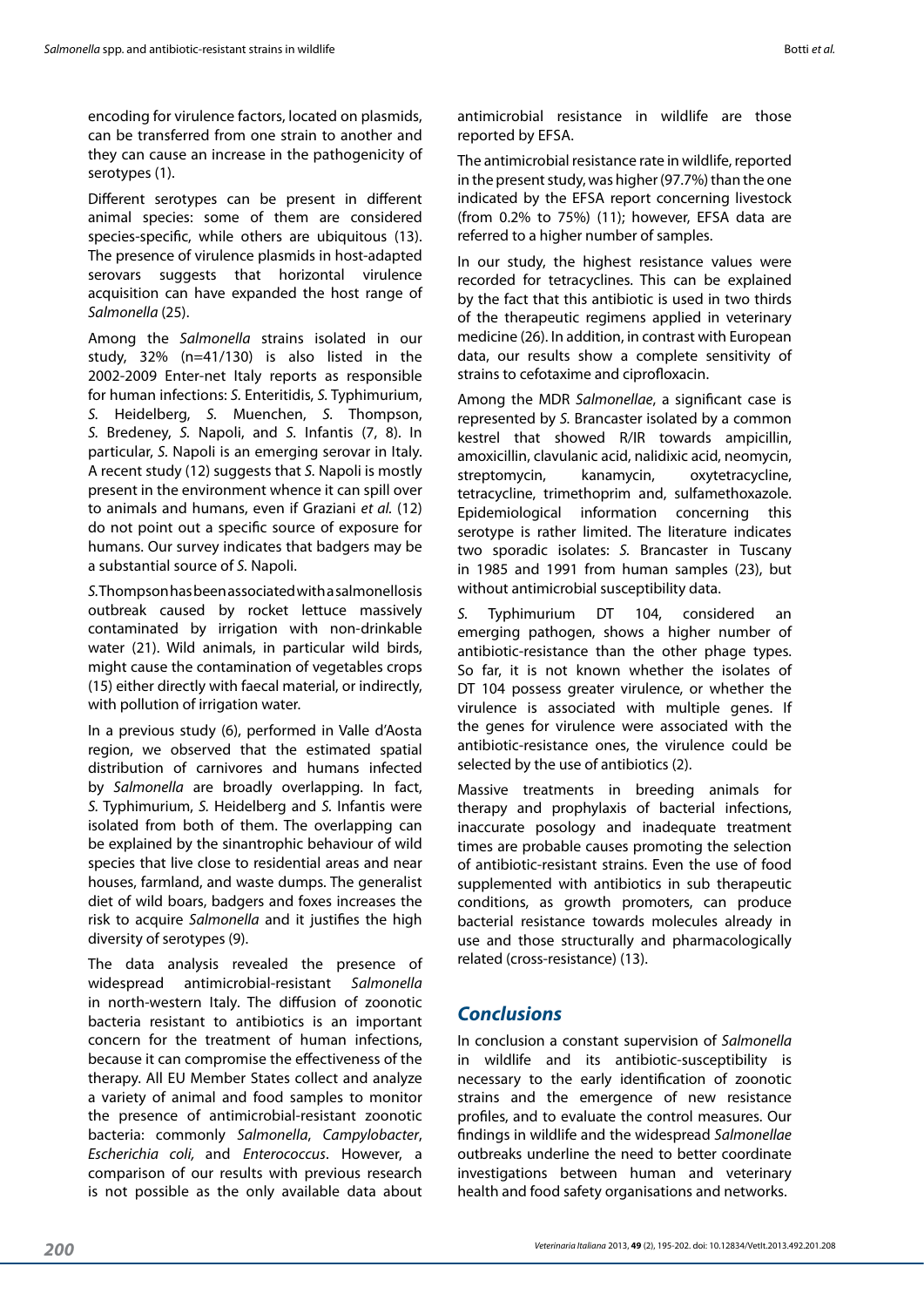# *Acknowledgements*

The authors wish to express their gratitude to Dr. Lucia Decastelli of Food Safety Department, Istituto Zooprofilattico Sperimentale del Piemonte, Liguria e Valle d'Aosta, for identification of serotypes; Dr. Antonia Ricci of National Reference Laboratory for Salmonellosis, Istituto Zooprofilattico Sperimentale delle Venezie, for phage typing; Dr. Roberto Pellizzaro of Rehabilitation Center Valle d'Aosta and Dr. Elena Ghelfi of Parco Fluviale del Po e dell'Orba, Corpo Forestale and Ufficio Fauna Regione Autonoma Valle d'Aosta for the sampling; Dr. Cristina Banchi and Dr. Raffaella Spedicato for technical and analytical support.

## *Grant support*

This project was partially funded by Italian Ministry of Health - research project PLV 25/07 RC 'Epidemiosorveglianza in CRAS e CRASE: monitoraggio sanitario di rapaci e passeriformi per la messa a punto di un sistema di prevenzione verso alcune zoonosi (infezione da *Chlamydia* e *Salmonella*, influenza aviaria, Newcastle disease e West Nile disease) e parassitosi della avifauna selvatica' and research project IZS PLV 009/00 'Valutazione sulla presenza di alcune patologie nella volpe e nei mustelidi con possibili ripercussioni sulla salute dell'uomo e degli animali domestici'.

# *References*

- 1. Boyd E.F. & Hartl D.L. 1997. Recent horizontal transmission of plasmids between natural populations of *E. coli* and *Salmonella enterica*. *J Bacteriol*, **179**, 1622-1627.
- 2. Briggs C.E. & Fratamico P.M. 1999. Molecular characterization of an antibiotic resistance gene cluster of *Salmonella typhimurium* DT104. *Antimicrob Agents Chemother*, **43**, 846-849.
- 3. Centro di Referenza Nazionale per le Salmonellosi. 2011. Enter-Vet Report 2009. (http://www. izsvenezie.it/images/stories/Pdf/Salmonelle/report\_ entervet\_2009new.pdf accessed on 24 October 2012).
- 4. Clinical Laboratory Standard Institute. 2008. Performance Standards for Antimicrobial Disk and Dilution Susceptibility Test for Bacteria Isolated From Animals, Approved Standard. 3rd Ed. CLSI document M31-A3. Wayne, PA, 99 p.
- 5. Dionisi A.M., Filetici E., Ocwzarek S., Arena S., Benedetti I., Lucarelli C., Luzzi I., Scavia G., Minelli F., Ciaravino G., Marziano M.L., Caprioli A. & Italy Enter-net Laboratories. 2011. ENTER-NET: Sorveglianza delle infezioni trasmesse da alimenti e acqua. Rapporto dell'attività 2007-2009. *Not Ist Super Sanità*, **24**, 3-10.
- 6. Domenis L., Orusa R., Lo Valvo T., Balestrieri A., Ferrari A. & Robetto S. 2004. Wild carnivores as bioindicators of *Salmonella* sp. infections in Aosta Valley-preliminary results. Abstract Book of The Sixth Conference of the European Wildlife Disease Association TSE and CWD Workshop, 68 p.
- 7. Enter-net Italia a. Sorveglianza delle infezioni da *Salmonella*. Dati storici dal 2000 al 2006. (http:// www.iss.it/binary/salm/cont/4.e%20%20Dati%20 SALMONELLA%202000-2006.1206455668.pdf accessed on 24 October 2012).
- 8. Enter-net Italia b. Sorveglianza delle infezioni da *Salmonella*. Dati storici dal 2007 al 2009. (http://www.iss. it/binary/ente/cont/4f\_Dati\_SALMONELLA\_2007\_2009. pdf accessed on 24 October 2012).
- 9. Euden P.R. 1990. *Salmonella* isolates from wild animals in Cornwall. *Br vet J*, **146**, 228-232.
- 10. European Food Safety Authority, European Centre for Disease Prevention and Control; The European Union. 2012. Summary Report on Trends and Sources of Zoonoses, Zoonotic Agents and Food-borne Outbreaks in 2010. *EFSA Journal*, **10**, 2597.
- 11. European Food Safety Authority and European Centre for Disease Prevention and Control. 2012. The European Union Summary Report on antimicrobial resistance in zoonotic and indicator bacteria from humans, animals and food in 2010. *EFSA Journal*, **10**, 2598.
- 12. Graziani C., Busani L., Dionisi A.M., Caprioli A. Ivarsson S., Hedenström I. & Luzzi I. 2011. Virulotyping of *Salmonella enterica* Serovar Napoli strains isolated in Italy from human and nonhuman sources. *Foodborne Pathog Dis*, **8**, 997-1003.
- 13. Graziani C., Galetta P., Busani L., Dionisi A.M., Filetici E., Ricci A., Caprioli A. & Luzzi I. 2005. Infezioni da *Salmonella*: diagnostica, epidemiologia e sorveglianza. Rapporti ISTISAN, 05/27, 1-49.
- 14. Handeland K., Nesse L.L., Lillehaug A., Vikøren T., Djønne B. & Bergsjø B. 2008. Natural and experimental *Salmonella* Typhimurium infections in foxes (*Vulpes vulpes*). *Vet Microbiol*, **132**, 129-134.
- 15. Hanning I.B., Nutt J.D. & Ricke S.C. 2009. Salmonellosis outbreaks in the United States due to fresh produce: sources and potential intervention measures. *Foodborne Pathog Dis*, **6**, 635-648.
- 16. Hilbert F., Smulders F.J.M., Chopra-Dewasthaly R. & Paulsen P. 2011. *Salmonella* in the wildlife-human interface. *Food Res Int*, **45**, 603-608.
- 17. Hughes L.A., Shopland S., Wigley P., Bradon H., Leatherbarrow A.H., Williams N.J., Bennet M., de Pinna E., Lawson B., Cunningham A.A. & Chantrey J. 2008. Characterisation of *Salmonella enterica* serotype Typhimurium isolates from wild birds in northern England from 2005-2006. *BMC Vet Res*, **4**, 4-13.
- 18. Magnino S., Frasnelli M., Fabbi M., Bianchi A., Zanoni M.G., Merialdi G., Pacciarini M.L. & Gaffuri A. 2011. The monitoring of selected zoonotic diseases of